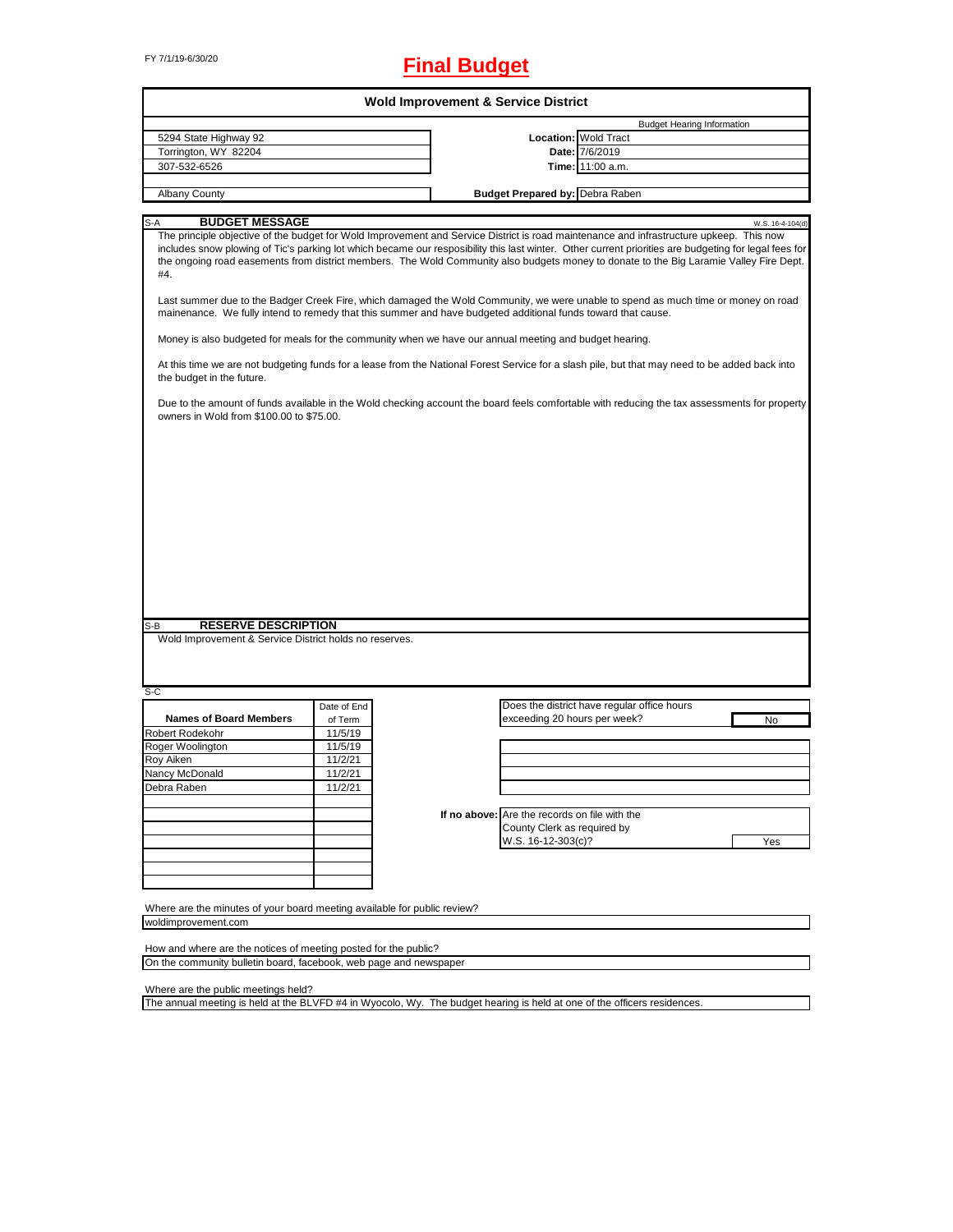# **FINAL BUDGET SUMMARY**

|       | <b>OVERVIEW</b>                                             |     | 2018-2019<br>Estimated | 2019-2020<br>Proposed | Final Approval |
|-------|-------------------------------------------------------------|-----|------------------------|-----------------------|----------------|
| $S-1$ | <b>Total Budgeted Expenditures</b>                          | \$0 | \$0                    | \$18,555              | \$18,555       |
| $S-2$ | <b>Total Principal to Pay on Debt</b>                       | \$0 | \$0                    | \$0                   | \$0            |
| $S-3$ | <b>Total Change to Restricted Funds</b>                     | \$0 | \$0                    | \$0                   | \$0            |
| $S-4$ | <b>Total General Fund and Forecasted Revenues Available</b> | \$0 | \$0                    | \$23,919              | \$23,919       |
| $S-5$ | Amount requested from County Commissioners                  | \$0 | \$0 <sub>1</sub>       | \$7,200               | \$7,200        |
| $S-6$ | <b>Additional Funding Needed:</b>                           |     |                        | \$0                   | \$0            |

|                   | <b>REVENUE SUMMARY</b>                       | 2017-2018<br>Actual | 2018-2019<br>Estimated | 2019-2020<br>Proposed | <b>Final Approval</b>               |
|-------------------|----------------------------------------------|---------------------|------------------------|-----------------------|-------------------------------------|
|                   |                                              |                     |                        |                       |                                     |
| $S-7$             | <b>Operating Revenues</b>                    | \$0                 | \$0                    | \$0                   | \$0                                 |
| $S-8$             | Tax levy (From the County Treasurer)         | \$0                 | \$0                    | \$7,200               | \$7,200                             |
| $S-9$             | <b>Government Support</b>                    | \$0                 | \$0                    | \$0                   | \$0                                 |
| $S-10$            | Grants                                       | \$0                 | \$0                    | \$0                   | \$0                                 |
| $S-11$            | Other County Support (Not from Co. Treas.)   | \$0                 | \$0                    | \$0                   | \$0                                 |
| $S-12$            | <b>Miscellaneous</b>                         | \$0                 | \$0                    | \$0                   | \$0                                 |
| $S-13$            | <b>Other Forecasted Revenue</b>              | \$0                 | \$0                    | \$0                   | \$0                                 |
| $S-14$            | <b>Total Revenue</b>                         | \$0                 | \$0                    | \$7.200               | \$7.200                             |
| FY 7/1/19-6/30/20 |                                              |                     |                        |                       | Wold Improvement & Service District |
|                   | <b>EXPENDITURE SUMMARY</b>                   | 2017-2018           | 2018-2019              | 2019-2020             |                                     |
|                   |                                              | Actual              | Estimated              | Proposed              | <b>Final Approval</b>               |
| $S-15$            | <b>Capital Outlay</b>                        | \$0                 | \$0                    | \$0                   | \$0                                 |
| $S-16$            | <b>Interest and Fees On Debt</b>             | \$0                 | \$0                    | \$0                   | \$0                                 |
| $S-17$            | Administration                               | \$0                 | \$0                    | \$400                 | \$400                               |
| $S-18$            | <b>Operations</b>                            | \$0                 | \$0                    | \$18,155              | \$18,155                            |
| $S-19$            | <b>Indirect Costs</b>                        | \$0                 | \$0                    | \$0                   | \$0                                 |
| <b>S-20R</b>      | <b>Expenditures paid by Reserves</b>         | \$0                 | \$0                    | \$0                   | \$0                                 |
| $S-20$            | <b>Total Expenditures</b>                    | \$0                 | \$0                    | \$18,555              | \$18,555                            |
|                   |                                              |                     |                        |                       |                                     |
|                   | <b>DEBT SUMMARY</b>                          | 2017-2018           | 2018-2019              | 2019-2020             | <b>Final Approval</b>               |
|                   |                                              | Actual              | Estimated              | Proposed              |                                     |
|                   |                                              | \$0                 | \$0                    | \$0                   | \$0                                 |
| $S-21$            | <b>Principal Paid on Debt</b>                |                     |                        |                       |                                     |
|                   | <b>CASH AND INVESTMENTS</b>                  | 2017-2018           | 2018-2019              | 2019-2020             | <b>Final Approval</b>               |
|                   |                                              | Actual              | Estimated              | Proposed              |                                     |
| $S-22$            | <b>TOTAL GENERAL FUNDS</b>                   | \$0                 | \$0                    | \$16,719              | \$16,719                            |
|                   |                                              |                     |                        |                       |                                     |
|                   | <b>Summary of Reserve Funds</b>              |                     |                        |                       |                                     |
| $S-23$            | <b>Beginning Balance in Reserve Accounts</b> |                     |                        |                       |                                     |
| $S-24$            | a. Sinking and Debt Service Funds            | \$0                 | \$0                    | \$0                   | \$0                                 |
| $S-25$            | b. Reserves                                  | \$0                 | \$0                    | \$0                   | \$0                                 |
| $S-26$            | c. Bond Funds                                | \$0                 | \$0                    | \$0                   | \$0                                 |
|                   | Total Reserves (a+b+c)                       | \$0                 | \$0                    | \$0                   | \$0                                 |
| $S-27$            | Amount to be added                           |                     |                        |                       |                                     |
| $S-28$            | a. Sinking and Debt Service Funds            | \$0                 | \$0                    | \$0                   | \$0                                 |
| $S-29$            | b. Reserves                                  | \$0                 | \$0                    | \$0                   | \$0                                 |
| $S-30$            | c. Bond Funds                                | \$0                 | \$0                    | \$0                   | \$0                                 |
|                   | Total to be added (a+b+c)                    | \$0                 | \$0                    | \$0                   | \$0                                 |
| $S-31$            | <b>Subtotal</b>                              | \$0                 | \$0                    | \$0                   | \$0                                 |
| $S-32$            | Less Total to be spent                       | \$0                 | \$0                    | \$0                   | \$0                                 |
| $S-33$            |                                              |                     |                        |                       |                                     |
|                   | TOTAL RESERVES AT END OF FISCAL YEAR         | \$0                 | \$0                    | \$0                   | \$0                                 |

*Budget Officer / District Official (if not same as "Submitted by")*

Date adopted by Special District

Torrington, WY 82204 **DISTRICT ADDRESS:** 5294 State Highway 92 **PREPARED BY:** Debra Raben

**DISTRICT PHONE:** 307-532-6526

1/23/19 *Form approved by Wyoming Department of Audit, Public Funds Division Prepared in compliance with the Uniform Municipal Fiscal Procedures Act (W.S. 16-4-101 through 124) as it applies.*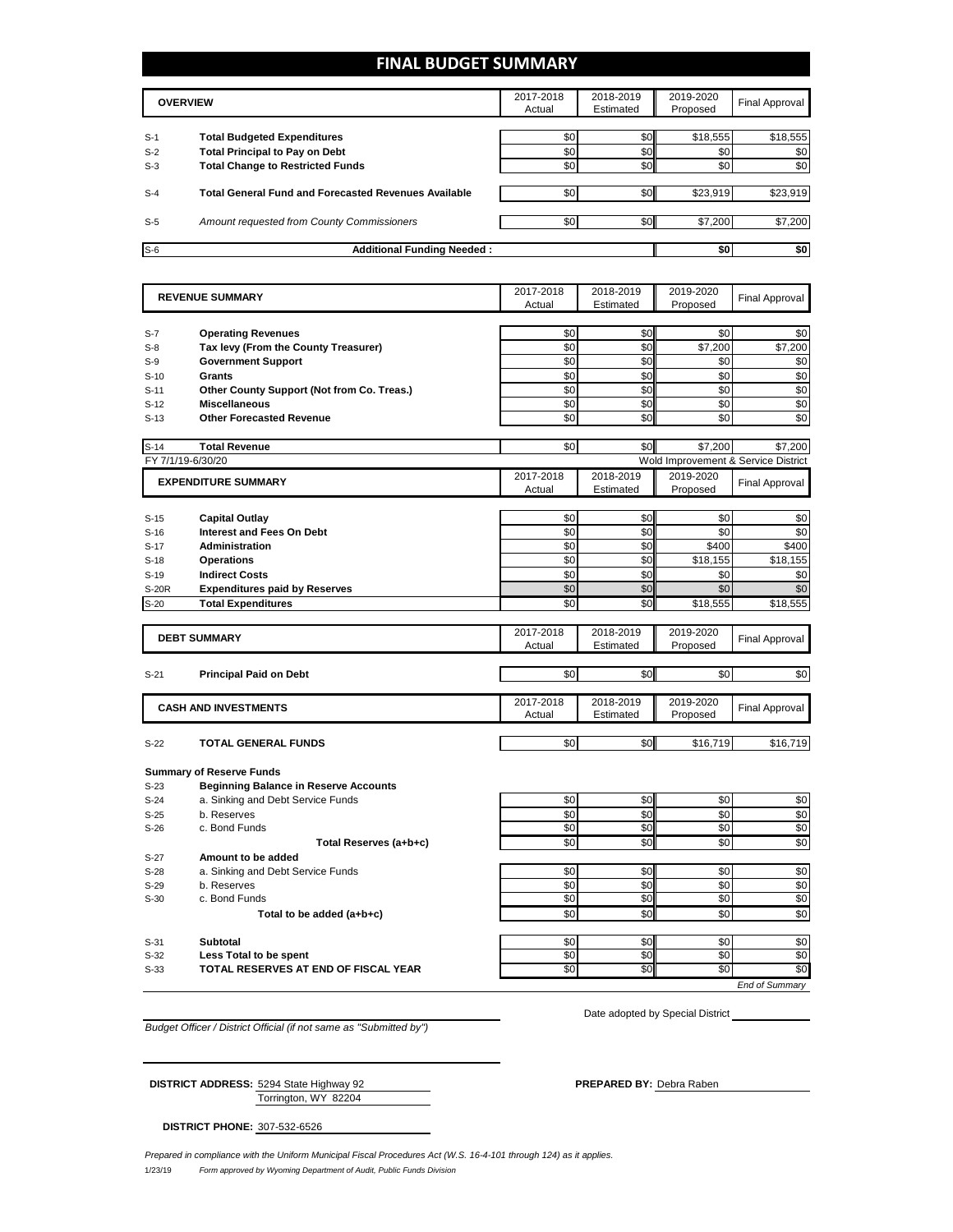# **Final Budget**

Wold Improvement & Service District

**NAME OF DISTRICT/BOARD**

**FYE** 6/30/2020

|                        |                                                | 2017-2018<br>Actual | 2018-2019<br>Estimated | 2019-2020<br>Proposed | <b>Final Approval</b> |
|------------------------|------------------------------------------------|---------------------|------------------------|-----------------------|-----------------------|
| $R-1$                  | <b>Property Taxes and Assessments Received</b> |                     |                        |                       |                       |
| $R - 1.1$              | Tax Levy (From the County Treasurer)           |                     |                        | \$7,200               | \$7,200               |
| $R-1.2$                | Other County Support                           |                     |                        |                       |                       |
|                        | <b>FORECASTED REVENUE</b>                      |                     |                        |                       |                       |
|                        |                                                | 2017-2018           | 2018-2019              | 2019-2020             | <b>Final Approval</b> |
|                        | <b>Revenues from Other Governments</b>         | Actual              | Estimated              | Proposed              |                       |
| $R-2$                  | State Aid                                      |                     |                        |                       |                       |
| $R - 2.1$              |                                                |                     |                        |                       |                       |
| $R-2.2$                | Additional County Aid (non-treasurer)          |                     |                        |                       |                       |
| $R - 2.3$<br>$R - 2.4$ | City (or Town) Aid<br>Other (Specify)          |                     |                        |                       |                       |
| $R - 2.5$              | <b>Total Government Support</b>                | $\overline{60}$     | $\overline{50}$        | \$0                   | \$0                   |
| $R-3$                  | <b>Operating Revenues</b>                      |                     |                        |                       |                       |
| $R - 3.1$              | <b>Customer Charges</b>                        |                     |                        |                       |                       |
| $R-3.2$                | Sales of Goods or Services                     |                     |                        |                       |                       |
| $R - 3.3$              | <b>Other Assessments</b>                       |                     |                        |                       |                       |
| $R - 3.4$              | <b>Total Operating Revenues</b>                | $\overline{50}$     | $\overline{50}$        | \$0                   | \$0                   |
| $R-4$                  | Grants                                         |                     |                        |                       |                       |
| $R - 4.1$              | <b>Direct Federal Grants</b>                   |                     |                        |                       |                       |
| $R - 4.2$              | Federal Grants thru State Agencies             |                     |                        |                       |                       |
| $R-4.3$                | <b>Grants from State Agencies</b>              |                     |                        |                       |                       |
| $R - 4.4$              | <b>Total Grants</b>                            | \$0                 | $\overline{50}$        | \$0                   | \$0                   |
| $R-5$                  | <b>Miscellaneous Revenue</b>                   |                     |                        |                       |                       |
| $R - 5.1$              | Interest                                       |                     |                        |                       |                       |
| $R-5.2$                | Other: Specify                                 |                     |                        |                       |                       |
| $R-5.3$                | Other: Additional                              |                     |                        |                       |                       |
| $R - 5.4$              | <b>Total Miscellaneous</b>                     | \$0                 | \$0                    | \$0                   | \$0                   |
| $R - 5.5$              | <b>Total Forecasted Revenue</b>                | \$0                 | \$0                    | \$0                   | \$0                   |
| $R-6$                  | <b>Other Forecasted Revenue</b>                |                     |                        |                       |                       |
| $R-6.1$                | a. Other past due-as estimated by Co. Treas.   |                     |                        |                       |                       |
| $R-6.2$                | b. Other forecasted revenue (specify):         |                     |                        |                       |                       |
| $R - 6.3$              |                                                |                     |                        |                       |                       |
| $R-6.4$                |                                                |                     |                        |                       |                       |
| $R-6.5$                |                                                |                     |                        |                       |                       |
| $R-6.6$                | Total Other Forecasted Revenue (a+b)           | $\overline{50}$     | $\overline{50}$        | \$0                   | \$0                   |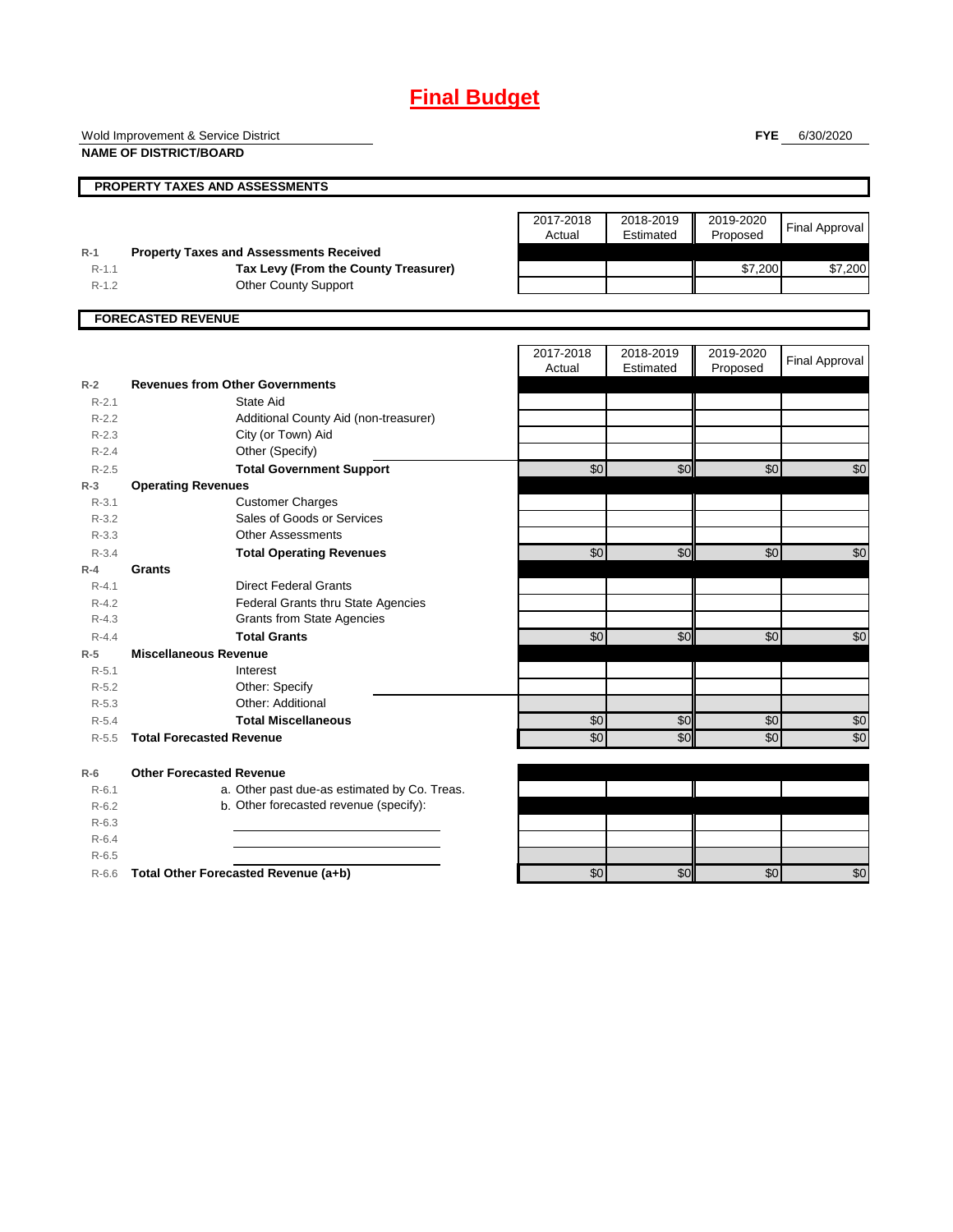## **CAPITAL OUTLAY BUDGET**

| E-1       | <b>Capital Outlay</b> |                         |
|-----------|-----------------------|-------------------------|
| $F-11$    |                       | <b>Real Property</b>    |
| $F-12$    |                       | Vehicles                |
| $F-1.3$   |                       | <b>Office Equipment</b> |
| $F-14$    |                       | Other (Specify)         |
| $F-1.5$   |                       |                         |
| $F-16$    |                       |                         |
| $F-17$    |                       |                         |
| $E - 1.8$ | TOTAL CAPITAL OUTLAY  |                         |

|           |                             |                      | 2017-2018<br>Actual | 2018-2019<br>Estimated | 2019-2020<br>Proposed | <b>Final Approval</b> |
|-----------|-----------------------------|----------------------|---------------------|------------------------|-----------------------|-----------------------|
|           | <b>Capital Outlay</b>       |                      |                     |                        |                       |                       |
| $E - 1.1$ |                             | <b>Real Property</b> |                     |                        |                       |                       |
| $E - 1.2$ |                             | Vehicles             |                     |                        |                       |                       |
| $E-1.3$   |                             | Office Equipment     |                     |                        |                       |                       |
| $E - 1.4$ |                             | Other (Specify)      |                     |                        |                       |                       |
| $E-1.5$   |                             |                      |                     |                        |                       |                       |
| $E-1.6$   |                             |                      |                     |                        |                       |                       |
| $E - 1.7$ |                             |                      |                     |                        |                       |                       |
| $E-1.8$   | <b>TOTAL CAPITAL OUTLAY</b> |                      | \$0                 | \$0                    | \$0                   | \$0                   |

#### **ADMINISTRATION BUDGET**

| $E-2$     | <b>Personnel Services</b>            |                                 |
|-----------|--------------------------------------|---------------------------------|
| $E - 2.1$ |                                      | Administrator                   |
| $E - 2.2$ |                                      | Secretary                       |
| $E - 2.3$ |                                      | Clerical                        |
| $E - 2.4$ |                                      | Other (Specify)                 |
| $E - 2.5$ |                                      |                                 |
| $E - 2.6$ |                                      |                                 |
| $E - 2.7$ |                                      |                                 |
| $E-3$     | <b>Board Expenses</b>                |                                 |
| $E - 3.1$ |                                      | Travel                          |
| $E - 3.2$ |                                      | Mileage                         |
| $E - 3.3$ |                                      | Other (Specify)                 |
| $E - 3.4$ |                                      | <b>Treasurer Bond</b>           |
| $E - 3.5$ |                                      |                                 |
| $E - 3.6$ |                                      |                                 |
| $E-4$     | <b>Contractual Services</b>          |                                 |
| $E - 4.1$ |                                      | Legal                           |
| $E - 4.2$ |                                      | Accounting/Auditing             |
| $E - 4.3$ |                                      | Other (Specify)                 |
| $E - 4.4$ |                                      |                                 |
| $E - 4.5$ |                                      |                                 |
| $E - 4.6$ |                                      |                                 |
| $E-5$     | <b>Other Administrative Expenses</b> |                                 |
| $E - 5.1$ |                                      | <b>Office Supplies</b>          |
| $E - 5.2$ |                                      | Office equipment, rent & repair |
| $E - 5.3$ |                                      | Education                       |
| $E - 5.4$ |                                      | Registrations                   |
| $E - 5.5$ |                                      | Other (Specify)                 |
| $E - 5.6$ |                                      |                                 |
| $E - 5.7$ |                                      |                                 |
| $E - 5.8$ |                                      |                                 |
| F-6 I     | TOTAL ADMINISTRATION                 |                                 |

|           |                                      |                                 | 2017-2018<br>Actual | 2018-2019<br>Estimated | 2019-2020<br>Proposed | <b>Final Approval</b> |
|-----------|--------------------------------------|---------------------------------|---------------------|------------------------|-----------------------|-----------------------|
| $E-2$     | <b>Personnel Services</b>            |                                 |                     |                        |                       |                       |
| $E - 2.1$ |                                      | Administrator                   |                     |                        |                       |                       |
| $E - 2.2$ |                                      | Secretary                       |                     |                        |                       |                       |
| $E - 2.3$ |                                      | Clerical                        |                     |                        |                       |                       |
| $E - 2.4$ |                                      | Other (Specify)                 |                     |                        |                       |                       |
| $E - 2.5$ |                                      |                                 |                     |                        |                       |                       |
| $E - 2.6$ |                                      |                                 |                     |                        |                       |                       |
| $E - 2.7$ |                                      |                                 |                     |                        |                       |                       |
| $E-3$     | <b>Board Expenses</b>                |                                 |                     |                        |                       |                       |
| $E - 3.1$ |                                      | Travel                          |                     |                        |                       |                       |
| $E - 3.2$ |                                      | Mileage                         |                     |                        |                       |                       |
| $E - 3.3$ |                                      | Other (Specify)                 |                     |                        |                       |                       |
| $E - 3.4$ |                                      | <b>Treasurer Bond</b>           |                     |                        | \$100                 | \$100                 |
| $E - 3.5$ |                                      |                                 |                     |                        |                       |                       |
| $E - 3.6$ |                                      |                                 |                     |                        |                       |                       |
| $E-4$     | <b>Contractual Services</b>          |                                 |                     |                        |                       |                       |
| $E - 4.1$ |                                      | Legal                           |                     |                        |                       |                       |
| $E - 4.2$ |                                      | Accounting/Auditing             |                     |                        |                       |                       |
| $E - 4.3$ |                                      | Other (Specify)                 |                     |                        |                       |                       |
| $E - 4.4$ |                                      |                                 |                     |                        |                       |                       |
| $E - 4.5$ |                                      |                                 |                     |                        |                       |                       |
| $E - 4.6$ |                                      |                                 |                     |                        |                       |                       |
| $E-5$     | <b>Other Administrative Expenses</b> |                                 |                     |                        |                       |                       |
| $E - 5.1$ |                                      | <b>Office Supplies</b>          |                     |                        | \$300                 | \$300                 |
| $E - 5.2$ |                                      | Office equipment, rent & repair |                     |                        |                       |                       |
| $E - 5.3$ |                                      | Education                       |                     |                        |                       |                       |
| $E - 5.4$ |                                      | Registrations                   |                     |                        |                       |                       |
| $E - 5.5$ |                                      | Other (Specify)                 |                     |                        |                       |                       |
| $E - 5.6$ |                                      |                                 |                     |                        |                       |                       |
| $E - 5.7$ |                                      |                                 |                     |                        |                       |                       |
| $E - 5.8$ |                                      |                                 |                     |                        |                       |                       |
| $E-6$     | <b>TOTAL ADMINISTRATION</b>          |                                 | \$0                 | \$0                    | \$400                 | \$400                 |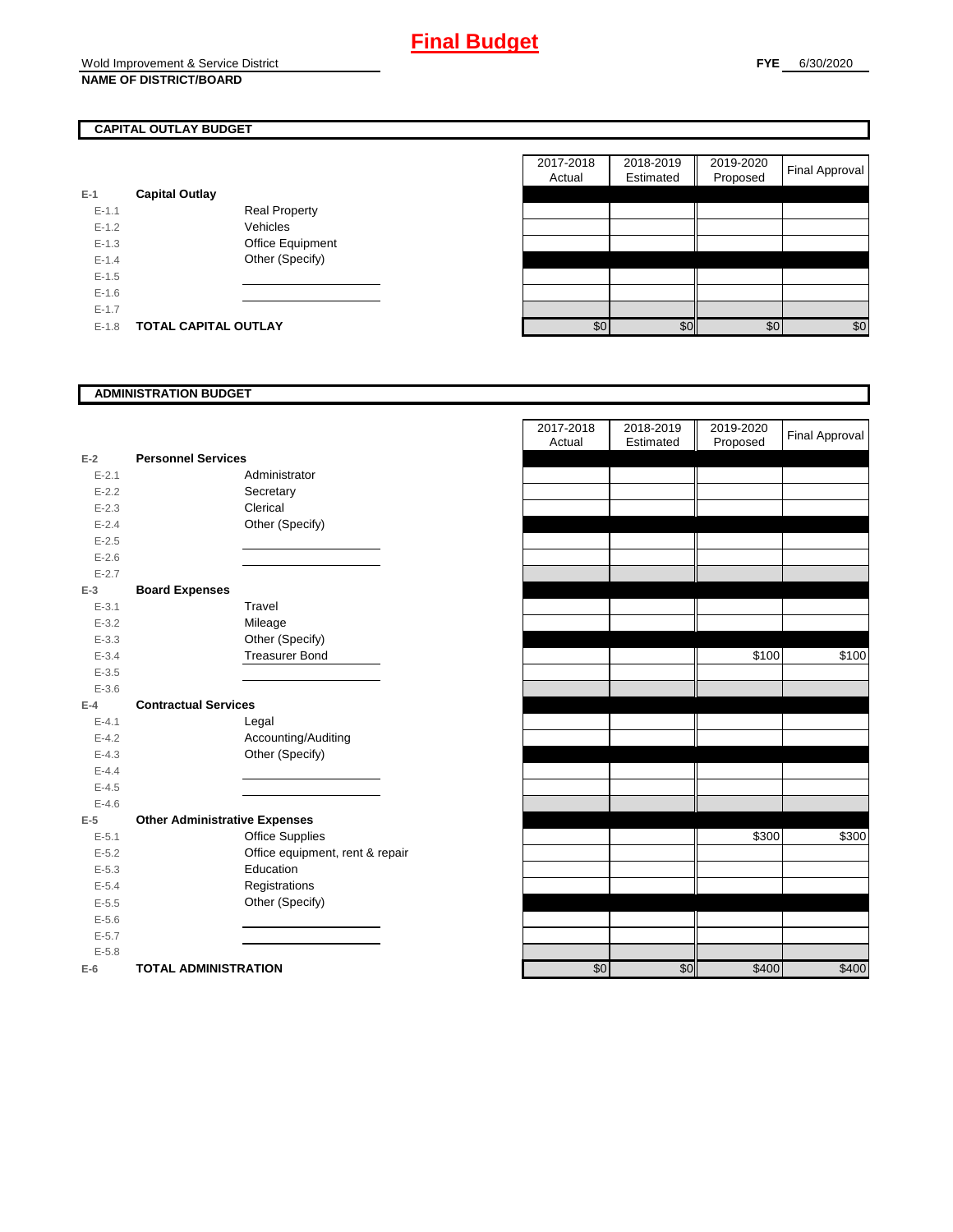## **OPERATIONS BUDGET**

| $E-7$      | <b>Personnel Services</b>              |                          |
|------------|----------------------------------------|--------------------------|
| $E - 7.1$  |                                        | <b>Wages--Operations</b> |
| $E - 7.2$  |                                        | <b>Service Contracts</b> |
| $E - 7.3$  |                                        | Other (Specify)          |
| $E - 7.4$  |                                        |                          |
| $E - 7.5$  |                                        |                          |
| $E - 7.6$  |                                        |                          |
| E-8        | Travel                                 |                          |
| $E - 8.1$  |                                        | Mileage                  |
| $E-8.2$    |                                        | Other (Specify)          |
| $E - 8.3$  |                                        |                          |
| $E - 8.4$  |                                        |                          |
| $E - 8.5$  |                                        |                          |
| E-9        | <b>Operating supplies (List)</b>       |                          |
| $E-9.1$    |                                        |                          |
| $E - 9.2$  |                                        |                          |
| $E - 9.3$  |                                        |                          |
| $E - 9.4$  |                                        |                          |
| $E - 9.5$  |                                        |                          |
| $E-10$     | <b>Program Services (List)</b>         |                          |
| $E - 10.1$ |                                        |                          |
|            |                                        |                          |
| $E-10.2$   |                                        |                          |
| $E-10.3$   |                                        |                          |
| $E-10.4$   |                                        |                          |
| $E-10.5$   |                                        |                          |
| $E-11$     | <b>Contractual Arrangements (List)</b> |                          |
| $E - 11.1$ |                                        | Road Maintencance        |
| $E-11.2$   |                                        | Snow Plowing             |
| $E-11.3$   |                                        |                          |
| $E-11.4$   |                                        |                          |
| $E-11.5$   |                                        |                          |
| $E-12$     | <b>Other operations (Specify)</b>      |                          |
| $E-12.1$   |                                        | Carbon Power             |
| $E-12.2$   |                                        | Web site upkeep          |
| $E-12.3$   |                                        | Annual Mtg/Budget Hearir |
| $E-12.4$   |                                        | Legal work               |
| $E-12.5$   |                                        | see additional details   |

|                |                                        | 2017-2018<br>Actual | 2018-2019<br>Estimated | 2019-2020<br>Proposed | <b>Final Approval</b> |
|----------------|----------------------------------------|---------------------|------------------------|-----------------------|-----------------------|
| $\overline{7}$ | <b>Personnel Services</b>              |                     |                        |                       |                       |
| $E - 7.1$      | Wages--Operations                      |                     |                        |                       |                       |
| $E - 7.2$      | Service Contracts                      |                     |                        |                       |                       |
| $E - 7.3$      | Other (Specify)                        |                     |                        |                       |                       |
| $E - 7.4$      |                                        |                     |                        |                       |                       |
| $E - 7.5$      |                                        |                     |                        |                       |                       |
| $E - 7.6$      |                                        |                     |                        |                       |                       |
| 8              | <b>Travel</b>                          |                     |                        |                       |                       |
| $E - 8.1$      | Mileage                                |                     |                        |                       |                       |
| $E - 8.2$      | Other (Specify)                        |                     |                        |                       |                       |
| $E - 8.3$      |                                        |                     |                        |                       |                       |
| $E - 8.4$      |                                        |                     |                        |                       |                       |
| $E - 8.5$      |                                        |                     |                        |                       |                       |
| 9              | <b>Operating supplies (List)</b>       |                     |                        |                       |                       |
| $E - 9.1$      |                                        |                     |                        |                       |                       |
| $E-9.2$        |                                        |                     |                        |                       |                       |
| $E-9.3$        |                                        |                     |                        |                       |                       |
| $E-9.4$        |                                        |                     |                        |                       |                       |
| $E - 9.5$      |                                        |                     |                        |                       |                       |
| 10             | <b>Program Services (List)</b>         |                     |                        |                       |                       |
| $E-10.1$       |                                        |                     |                        |                       |                       |
| $E-10.2$       |                                        |                     |                        |                       |                       |
| $E-10.3$       |                                        |                     |                        |                       |                       |
| $E-10.4$       |                                        |                     |                        |                       |                       |
| $E-10.5$       |                                        |                     |                        |                       |                       |
| 11             | <b>Contractual Arrangements (List)</b> |                     |                        |                       |                       |
| $E-11.1$       | Road Maintencance                      |                     |                        | \$5,000               | \$5,000               |
| $E-11.2$       | Snow Plowing                           |                     |                        | \$3,000               | \$3,000               |
| $E-11.3$       |                                        |                     |                        |                       |                       |
| $E-11.4$       |                                        |                     |                        |                       |                       |
| $E-11.5$       |                                        |                     |                        |                       |                       |
| 12             | <b>Other operations (Specify)</b>      |                     |                        |                       |                       |
| $E-12.1$       | Carbon Power                           |                     |                        | \$325                 | \$325                 |
| $E-12.2$       | Web site upkeep                        |                     |                        | \$260                 | \$260                 |
| $E-12.3$       | Annual Mtg/Budget Hearii               |                     |                        | \$1,000               | \$1,000               |
| $E-12.4$       | Legal work                             |                     |                        | \$500                 | \$500                 |
| $E-12.5$       | see additional details                 |                     |                        | \$8,070               | \$8,070               |
| 13             | <b>TOTAL OPERATIONS</b>                | \$0                 | \$0                    | \$18.155              | \$18.155              |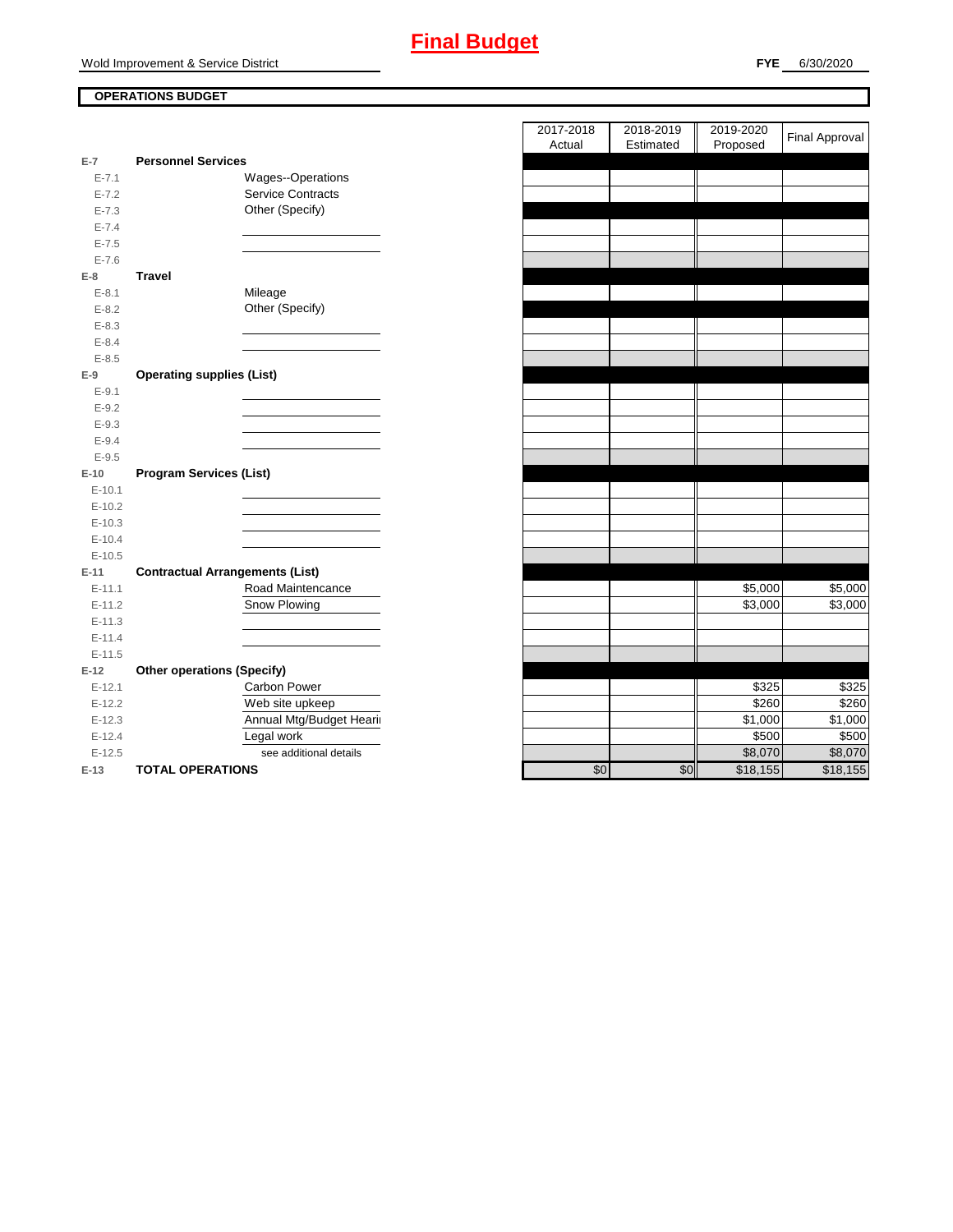# **Final Budget**

Wold Improvement & Service District

## **INDIRECT COSTS BUDGET**

| E-14       | Insurance                   |                               |
|------------|-----------------------------|-------------------------------|
| $F-141$    |                             | Liability                     |
| $F-142$    |                             | <b>Buildings and vehicles</b> |
| $F-14.3$   |                             | Equipment                     |
| $E-14.4$   |                             | Other (Specify)               |
| $E-14.5$   |                             |                               |
| $F-146$    |                             |                               |
| $F-147$    |                             |                               |
| $E-15$     | Indirect payroll costs:     |                               |
| $F-151$    |                             | FICA (Social Security) taxes  |
| $E-15.2$   |                             | <b>Workers Compensation</b>   |
| $E-15.3$   |                             | <b>Unemployment Taxes</b>     |
| $E-15.4$   |                             | Retirement                    |
| $E-15.5$   |                             | Health Insurance              |
| $E - 15.6$ |                             | Other (Specify)               |
| $E-15.7$   |                             |                               |
| $E-15.8$   |                             |                               |
| $E-15.9$   |                             |                               |
|            |                             |                               |
| $E-17$     | <b>TOTAL INDIRECT COSTS</b> |                               |

| 2017-2018<br>Actual | 2018-2019<br>Estimated | 2019-2020<br>Proposed | <b>Final Approval</b> |
|---------------------|------------------------|-----------------------|-----------------------|
|                     |                        |                       |                       |
|                     |                        |                       |                       |
|                     |                        |                       |                       |
|                     |                        |                       |                       |
|                     |                        |                       |                       |
|                     |                        |                       |                       |
|                     |                        |                       |                       |
|                     |                        |                       |                       |
|                     |                        |                       |                       |
|                     |                        |                       |                       |
|                     |                        |                       |                       |
|                     |                        |                       |                       |
|                     |                        |                       |                       |
|                     |                        |                       |                       |
|                     |                        |                       |                       |
|                     |                        |                       |                       |
|                     |                        |                       |                       |
|                     |                        |                       |                       |
| \$0                 | \$0                    | \$0                   | \$0                   |
|                     |                        |                       |                       |

#### **DEBT SERVICE BUDGET**

|         |                           | 2017-2018 | 2018-2019 | 2019-2020 |                       |
|---------|---------------------------|-----------|-----------|-----------|-----------------------|
|         |                           | Actual    | Estimated | Proposed  | <b>Final Approval</b> |
| $D-1$   | <b>Debt Service</b>       |           |           |           |                       |
| $D-1.1$ | Principal                 |           |           |           |                       |
| $D-1.2$ | Interest                  |           |           |           |                       |
| $D-1.3$ | Fees                      |           |           |           |                       |
| $D-2$   | <b>TOTAL DEBT SERVICE</b> | \$0       | \$0       | \$0       | \$0                   |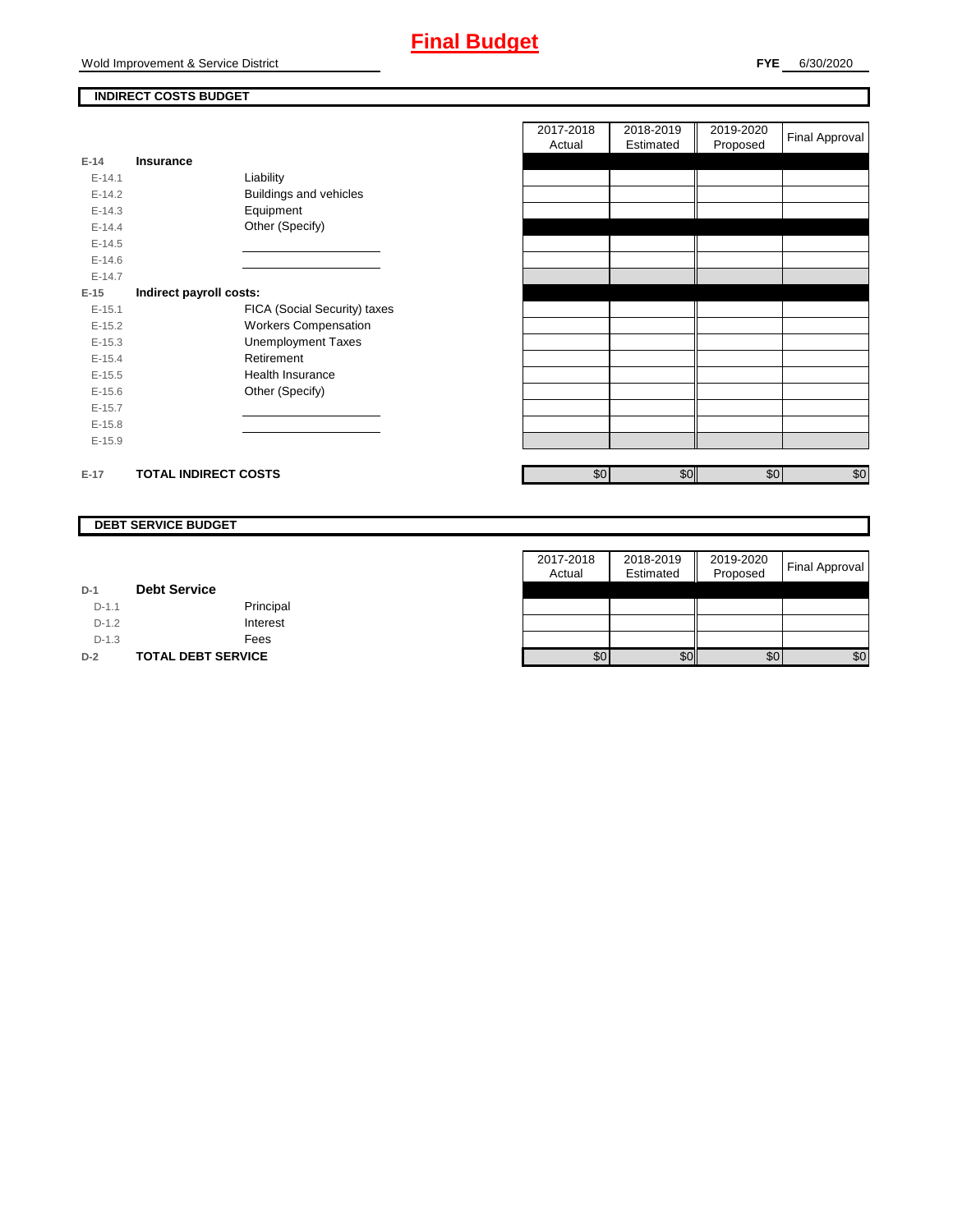#### Wold Improvement & Service District **NAME OF DISTRICT/BOARD**

#### **GENERAL FUNDS**

|         |                                                     | End of Year | Beginning | Beginning |                |
|---------|-----------------------------------------------------|-------------|-----------|-----------|----------------|
|         |                                                     | 2017-2018   | 2018-2019 | 2019-2020 |                |
| $C-1$   | <b>Balances at Beginning of Fiscal Year</b>         | Actual      | Estimated | Proposed  | Final Approval |
| $C-1.1$ | General Fund Checking Account Balance               |             | \$0       | \$16,719  | \$16,719       |
| $C-1.2$ | Savings and Investments Account Balance             |             | \$0       |           |                |
| $C-1.3$ | General Fund CD Balance                             |             | \$0       |           |                |
| $C-1.4$ | All Other Funds                                     |             | \$0       |           |                |
| $C-1.5$ | Reserves (From Below)                               | \$0         | \$0       | \$0       | \$0            |
| $C-1.6$ | <b>Total Estimated Cash and Investments on Hand</b> | \$0         | \$0       | \$16,719  | \$16,719       |
| $C-2$   | <b>General Fund Reductions:</b>                     |             |           |           |                |
| $C-2.1$ | a. Unpaid bills at FYE                              |             |           |           |                |
| $C-2.2$ | b. Reserves                                         | \$0         | \$0       | \$0       | \$0            |
| $C-2.3$ | Total Deductions (a+b)                              | \$0         | \$0       | \$0       | \$0            |
| $C-2.4$ | <b>Estimated Non-Restricted Funds Available</b>     | \$0         | \$0       | \$16,719  | \$16,719       |

#### **SINKING & DEBT SERVICE FUNDS**

| $C-3$    |                                                             | 2017-2018<br>Actual | 2018-2019<br>Estimated | 2019-2020<br>Proposed | Final Approval |
|----------|-------------------------------------------------------------|---------------------|------------------------|-----------------------|----------------|
| $C-3.1$  | Beginning Balance in Reserve Account (end of previous year) |                     | \$0                    | \$0                   |                |
| $C-3.2$  | Date of Reserve Approval in Minutes:                        |                     |                        |                       |                |
| $C-3.3$  | Amount to be added to the reserve                           |                     |                        |                       |                |
| $C-3.4$  | Date of Reserve Approval in Minutes:                        |                     |                        |                       |                |
| $C-3.5$  | SUB-TOTAL                                                   | \$0                 | \$0                    | \$0                   | \$0            |
| $C-3.6$  | Identify the amount and project to be spent                 |                     |                        |                       |                |
| $C-3.7$  | a.                                                          |                     |                        |                       |                |
| $C-3.8$  | b.                                                          |                     |                        |                       |                |
| $C-3.9$  |                                                             |                     |                        |                       |                |
| $C-3.10$ | Date of Reserve Approval in Minutes:                        |                     |                        |                       |                |
| $C-3.11$ | TOTAL CAPITAL OUTLAY (a+b+c)                                | \$0                 | \$0                    | \$0                   | \$0            |
| $C-3.12$ | Balance to be retained                                      | \$0                 | \$0                    | \$0                   | \$0            |
|          |                                                             |                     |                        |                       |                |

#### **RESERVES**

| $C-4$    |                                                             | 2017-2018<br>Actual | 2018-2019<br>Estimated | 2019-2020<br>Proposed | Final Approval |
|----------|-------------------------------------------------------------|---------------------|------------------------|-----------------------|----------------|
| $C-4.1$  | Beginning Balance in Reserve Account (end of previous year) |                     | \$0                    | \$0                   |                |
| $C-4.2$  | Date of Reserve Approval in Minutes:                        |                     |                        |                       |                |
| $C-4.3$  | Amount to be added to the reserve                           |                     |                        |                       |                |
| $C-4.4$  | Date of Reserve Approval in Minutes:                        |                     |                        |                       |                |
| $C-4.5$  | SUB-TOTAL                                                   | \$0                 | \$0 <sub>1</sub>       | \$0                   | \$0            |
| $C-4.6$  | Identify the amount and project to be spent                 |                     |                        |                       |                |
| $C-4.7$  | a.                                                          |                     |                        |                       |                |
| $C-4.8$  | b.                                                          |                     |                        |                       |                |
| $C-4.9$  |                                                             |                     |                        |                       |                |
| $C-4.10$ | Date of Reserve Approval in Minutes:                        |                     |                        |                       |                |
| $C-4.11$ | TOTAL OTHER RESERVE OUTLAY (a+b+c)                          | \$0                 | \$0                    | \$0                   | \$0            |
| $C-4.12$ | Balance to be retained                                      | \$0                 | \$0                    | \$0                   | \$0            |

### **BOND FUNDS**

|         |                                                             | 2017-2018 | 2018-2019        | 2019-2020        |                |
|---------|-------------------------------------------------------------|-----------|------------------|------------------|----------------|
| $C-5$   |                                                             | Actual    | Estimated        | Proposed         | Final Approval |
| $C-5.1$ | Beginning Balance in Reserve Account (end of previous year) |           | \$0 <sub>1</sub> | \$0              |                |
| $C-5.2$ | Date of Reserve Approval in Minutes:                        |           |                  |                  |                |
| $C-5.3$ | Amount to be added to the reserve                           |           |                  |                  |                |
| $C-5.4$ | Date of Reserve Approval in Minutes:                        |           |                  |                  |                |
| $C-5.5$ | SUB-TOTAL                                                   | \$0       | \$0              | \$0              | \$0            |
| $C-5.6$ | Identify the amount and project to be spent                 |           |                  |                  |                |
| $C-5.7$ | Date of Reserve Approval in Minutes:                        |           |                  |                  |                |
| $C-5.8$ | Balance to be retained                                      | \$0       | \$0              | \$0 <sub>1</sub> | \$0            |
| $C-5.9$ | TOTAL TO BE SPENT                                           | \$0       | \$0              | \$0              | \$0            |